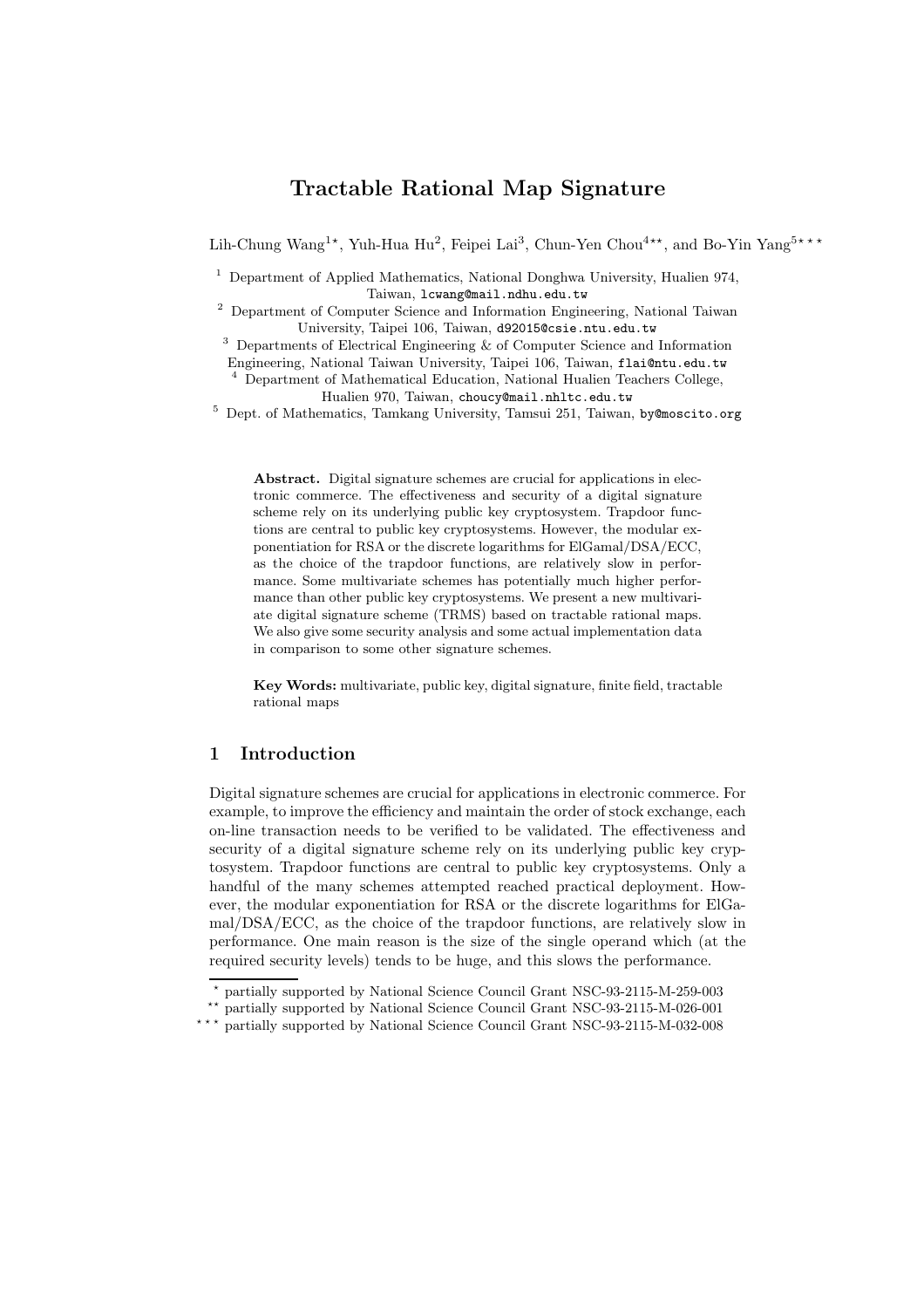Some multivariate schemes distinguish themselves from other public key cryptosystems by showing potential for higher performance. For example, Courtois, Goubin and Patarin proposed SFLASH, which has been selected by Nessie Consortium and recommended for low-cost smart cards. The newest version of this signature scheme,  $SFLASH^{v3}$  may be found in [12]. Also, Chen and Yang gave a class of signature (TTS) scheme based on tame transformations in [4, 5, 38]. The newest version of TTS, called Enhanced TTS, outperforms ([40]) all previously known digital signature schemes of comparable security levels, including  $SFLASH<sup>v3</sup>$ . A summary of this newest instance may be found in [38].

Here we will present a new class of multivariate digital signature scheme (TRMS) based on tractable rational maps. TRMS has similar security and performance as Enhanced-TTS. However there is a small yet non-negligible chance (around 7%) that signing takes perceptibly longer in the newer versions of TTS. In contrast, the signing time for TRMS is constant, which can do no harm and may be an improvement.

Fix a finite field  $\mathbb K$  and a natural number n. Tractable rational maps on  $\mathbb{K}^n$  are invertible affine transformations or, after a rearrangement of indices if necessary, functions of the following form  $\varphi : \mathbb{K}^n \to \mathbb{K}^n$ ,

$$
\begin{cases}\ny_1 = r_1(x_1) \\
y_2 = r_2(x_2) \frac{p_2(x_1)}{q_2(x_1)} + \frac{f_2(x_1)}{g_2(x_1)} \\
\vdots \\
y_k = r_k(x_k) \frac{p_k(x_1, x_2, \dots, x_{k-1})}{q_k(x_1, x_2, \dots, x_{k-1})} + \frac{f_k(x_1, x_2, \dots, x_{k-1})}{g_k(x_1, x_2, \dots, x_{k-1})} \\
\vdots \\
y_n = r_n(x_n) \frac{p_n(x_1, x_2, \dots, x_{n-1})}{q_n(x_1, x_2, \dots, x_{n-1})} + \frac{f_n(x_1, x_2, \dots, x_{n-1})}{g_n(x_1, x_2, \dots, x_{n-1})}\n\end{cases}
$$

where for  $i = 2, 3, \ldots, n$ ,  $p_i, q_i, f_i, g_i$  are polynomials, and for  $i = 1, 2, \ldots, n$ ,  $r_i$ is a permutation polynomial on  $\mathbb{K}$ . That is,  $r_i$  is a polynomial function which is also a bijection from K onto itself.

Let  $S = \{(x_1, x_2, ..., x_n) \mid \prod_{j=2}^n p_j q_j g_j \neq 0\}$ . For any point in the image set of  $S$ , it is very easy to find point-wise inverse for tractable rational maps: Given a point  $(y_1, y_2, \ldots, y_n) \in \varphi(S)$ , we can easily compute  $(x_1, x_2, \ldots, x_n)$  $\in \mathbb{K}^n$  such that  $\varphi(x_1, x_2, \ldots, x_n) = (y_1, y_2, \ldots, y_n)$ . When  $\varphi$  is an invertible affine transformation, we can easily write the inverse transformation  $\varphi^{-1}$  in an explicit and simultaneous way. That is, we have an explicit formula from which we can compute  $x_1, x_2, \ldots, x_n$  simultaneously. When  $\varphi$  is not an invertible affine transformation, although it is computationally infeasible to write the inverse in an explicit and simultaneous way, given any point  $(y_1, y_2, \ldots, y_n) \in \varphi(S)$ , it is very easy to compute  $x_1, x_2, \ldots, x_n$  in a sequential way. We simply apply a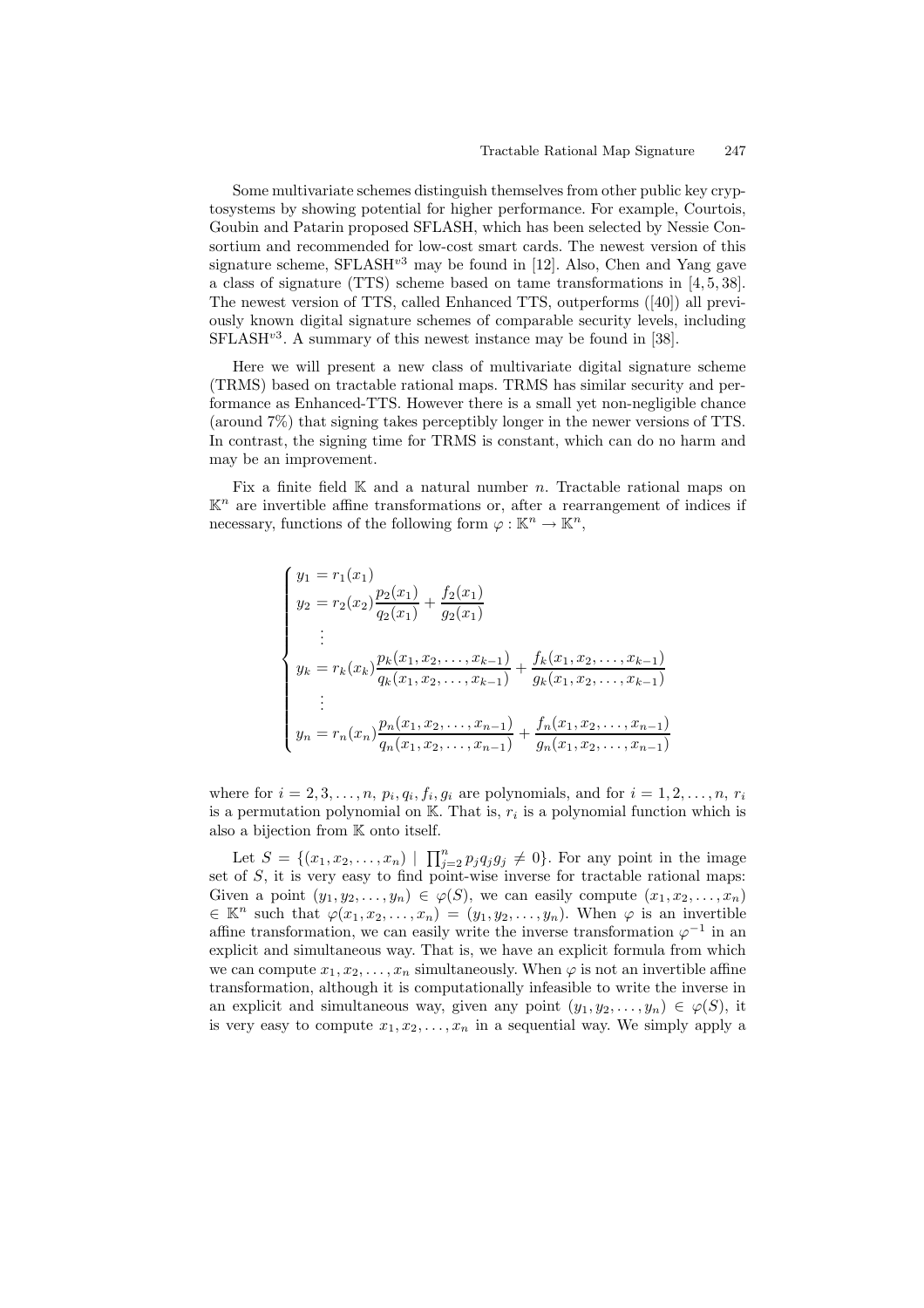sequence of substitutions as follows. We refer to this as substitution property.

$$
\begin{cases}\nx_1 = r_1^{-1}(y_1) \\
x_2 = r_2^{-1}\left((y_2 - \frac{f_2(x_1)}{g_2(x_1)})\frac{q_2(x_1)}{p_2(x_1)}\right) \\
\vdots \\
x_k = r_k^{-1}\left((y_k - \frac{f_k(x_1, x_2, \dots, x_{k-1})}{g_k(x_1, x_2, \dots, x_{k-1})}\frac{q_k(x_1, x_2, \dots, x_{k-1})}{p_k(x_1, x_2, \dots, x_{k-1})}\right) \\
\vdots \\
x_n = r_n^{-1}\left((y_n - \frac{f_n(x_1, x_2, \dots, x_{n-1})}{g_n(x_1, x_2, \dots, x_{n-1})}\frac{q_n(x_1, x_2, \dots, x_{n-1})}{p_n(x_1, x_2, \dots, x_{n-1})}\right)\n\end{cases}
$$

Note that, by Lagrange interpolation, any map over a finite field is a polynomial map. There are both computational and categorical reasons that we put our maps in rational form. For computational reasons, it is faster to compute the division between two function values by low degree polynomial maps than to compute a single function value by a much higher degree polynomial map. For example, it is much easier to compute  $\frac{1}{1}$  $\frac{1}{x}$  than to compute  $x^{254}$  over  $GF(256)$ . And categorically, even given a tractable rational map without denominator, by the direct computation above, the inverse of that map is most naturally described as a rational map. Therefore we choose to put the map in the rational form. For details, see [36].

TRMS is the result of exploring the combination of substitution property of tractable rational maps and other mathematical ideas into application of digital signatures.

In [26], T. Moh invented a public key cryptosystem (TTM) based on tame automorphisms which also have the substitution property. It is easily seen that tame transformations are special cases of tractable rational maps with the term  $r_k(x_k) \frac{p_k(x_1, x_2, \ldots, x_{k-1})}{p_k(x_k, x_k, \ldots, x_{k-1})}$  $\frac{q_k(x_1, x_2, \ldots, x_{k-1})}{q_k(x_1, x_2, \ldots, x_{k-1})}$  replaced by  $x_k$ . Therefore it is not surprising at all that TRMS based on tractable rational maps can achieve similar security and performance as TTS based on tame automorphisms. However, there are also substantial differences between TRMS and TTS with respect to other mathematical ideas and designs.

In section 2, we give the details of TRMS. In section 3, we give some actual implementation data. In section 4, we give some analysis and compare TRMS to other signature schemes, in particular, including TTS.

# 2 Details of TRMS

We show an implement scheme of TRMS. It can be seen that there are a variety of schemes of TRMS which are all based on tractable rational maps.

Let  $\mathbb{K} = GF(2^8)$ . We will construct 3 maps  $\varphi_1 : \mathbb{K}^{28} \to \mathbb{K}^{28}$ ,  $\varphi_2 : \mathbb{K}^{28} \to \mathbb{K}^{20}$ ,  $\varphi_3 : \mathbb{K}^{20} \to \mathbb{K}^{20}$  where  $\varphi_1, \varphi_3$  are invertible affine transformations,  $\varphi_2 = \pi \circ \widetilde{\varphi_2} \circ i$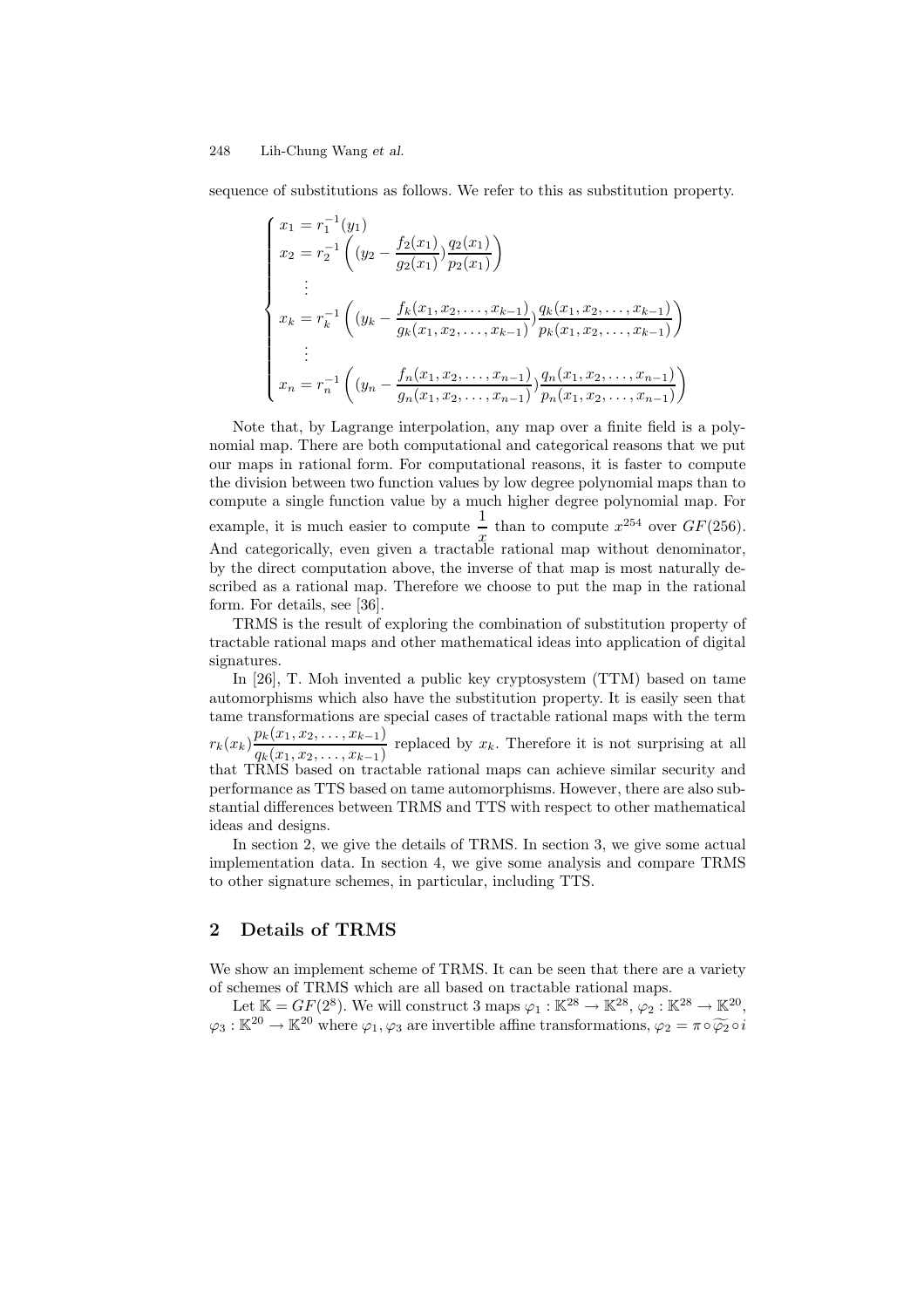with  $\pi$  a projection, i an imbedding, and  $\widetilde{\varphi_2}$  identified as a tractable rational map over some extension field over K. All the details are given below.

The public key or the verification map  $V$  is the result of the composition map  $\varphi_3 \circ \varphi_2 \circ \varphi_1$ . Therefore the public key will only be seen as 20 quadratic polynomials in 28 variables whose size is about 8.7KB as shown below.

The private key or the key part in the signing map S is the triple  $(\varphi_1, \varphi_2, \varphi_3)$ in some specified structured form whose size is about 0.4KB as shown below. As mentioned in the introduction, each  $\varphi_i$  gives direct instruction to find the point-wise inverse for any concrete instance. Therefore the private key holder or the signer can directly apply  $\varphi_i^{-1}$  point-wisely.

To sign a message M, first find its hash  $z = H(M) \in \mathbb{K}^{20}$  by a publicly agreed hash function. Then do  $\mathbf{y} = \varphi_3^{-1}(\mathbf{z})$ , where the indices of  $\mathbf{y}$  is starting at 9. Then choose 8 nonzero random numbers  $r_1, r_2, \ldots, r_8$ . Then get **x** by identifying it with  $(\widetilde{\varphi_2}^{-1} \circ i)(r_1, r_2, \ldots, r_8, y)$  which is computed by a sequence of substitutions. Then get the signature  $\mathbf{w} = \varphi_1^{-1}(\mathbf{x})$ .

To verify a signature **w**, simply check if  $V(\mathbf{w}) = (\varphi_3 \circ \varphi_2 \circ \varphi_1)(\mathbf{w}) = (\varphi_3 \circ \varphi_2 \circ \varphi_2)(\mathbf{w})$  $\pi \circ \widetilde{\varphi_2} \circ i)(\mathbf{x}) = (\varphi_3 \circ \pi)(r_1, r_2, \dots, r_8, \mathbf{y}) = \varphi_3(\mathbf{y}) = \mathbf{z} = H(M).$ 

# 2.1 Details of  $\varphi_1$  and  $\varphi_3$

Since  $GF(2^{32})$  is finite extension fields of K of degree 4, therefore we can identify an element in  $\mathbb{K}^4$  as an element in  $GF(2^{32})$ . Furthermore, we can decompose  $(x_1, x_2, ..., x_{28}) \in \mathbb{K}^{28}$  into seven groups: for  $i = 1, 2, ..., 7, X_i =$  $(x_{4i-3}, x_{4i-2}, x_{4i-1}, x_{4i})$  and identify  $X_i \in GF(2^{32})$ ,  $i = 1, 2, ..., 7$ . Hence we can identify  $\mathbb{K}^{28}$  with  $GF(2^{32})^7$ . Similarly, we can identify  $\mathbb{K}^{20}$  with  $GF(2^{32})^5$ .

Let  $\varphi_1, \varphi_3$  be invertible affine maps on  $\mathbb{K}^{28}$  and  $\mathbb{K}^{20}$  respectively such that  $\varphi_1 = S_1 \circ T_1 \circ L_1 \circ D_1 \circ U_1$  and  $\varphi_3 = T_3 \circ L_3 \circ D_3 \circ U_3 \circ S_3$  where

- 1.  $S_1$  is a circular shift on  $\mathbb{K}^{28}$  and  $S_3$  is a circular shift on  $\mathbb{K}^{20}$ .
- 2.  $T_1$  is a translation on  $\mathbb{K}^{28}$  and  $T_3$  is a translation on  $\mathbb{K}^{20}$ .  $T_3$  is used to cancel the constant terms in the public key. Therefore  $T_3$  is not chosen but determined.
- 3.  $L_1$  is a  $7 \times 7$  lower triangular matrix over  $GF(2^{32})$  and  $L_3$  is a  $5 \times 5$  lower triangular matrix over  $GF(2^{32})$  such that both with diagonal entries equal to  $1 \in GF(2^{32})$ .
- 4.  $D_1$  is a  $28 \times 28$  invertible upper triangular matrix over K and  $D_3$  is a  $20 \times 20$ invertible upper triangular matrix over  $K$  in the following form:

$$
D_1 = \begin{pmatrix} d_1 \ d_1^2 \ d_1^3 \ \ldots \ d_1^{28} \\ 0 \ d_2 \ d_2^2 \ \ldots \ d_2^{27} \\ 0 \ 0 \ d_3 \ \ldots \ d_3^{26} \\ \vdots \ \vdots \quad \ddots \ \vdots \\ 0 \ 0 \ 0 \ \ldots \ d_{28} \end{pmatrix}
$$

5.  $U_1$  is a  $7 \times 7$  upper triangular matrix over  $GF(2^{32})$  and  $U_3$  is a  $5 \times 5$  upper triangular matrix over  $GF(2^{32})$  such that both with diagonal entries equal to  $1 \in GF(2^{32})$ .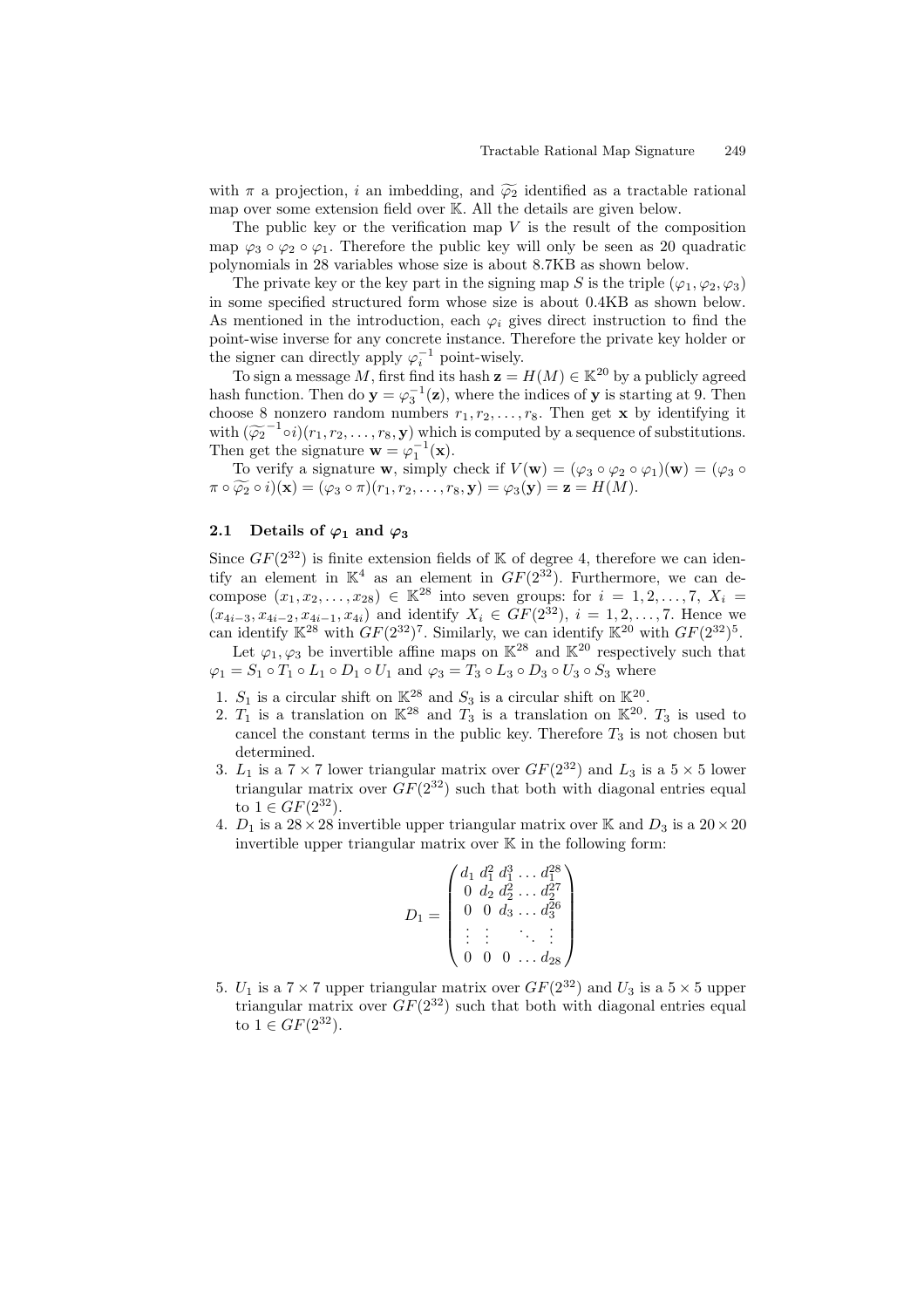Note that circular shifts on  $\mathbb{K}^n$  are indeed linear transformations on  $\mathbb{K}^n$  and each  $T_i$  above represents the translation part in the corresponding affine transformation. The LDU decomposition above covers quite a part of general invertible linear transformations. Moreover, our construction enjoys some benefits in key size. With  $L_1, U_1$  linear on  $GF(2^{32})^7$  and  $L_3, U_3$  linear on  $GF(2^{32})^5$ , key size of the private key is reduced. Also, the calculation speed of additions is optimized on current 32-bit computer hardware structure. The diagonal entries in L's and U's are 1 implies that when we solve  $L\mathbf{u} = \mathbf{v}$  or  $U\mathbf{u} = \mathbf{v}$  we only have to do additions and multiplications and don't have to bother to do any division. Furthermore, with  $D_1$  and  $D_3$  both linear over K but not on  $GF(2^{32})$ , and also the circular shifts over  $\mathbb{K}^n$ , we can choose  $\varphi_1, \varphi_3$  linear over  $\mathbb{K}$ , but not linear over  $GF(2^{32})$ . The purpose is to maintain security at the level over K.

### 2.2 Details of  $\varphi_2$

Let  $\mathbb{L}, \mathbb{L}', \mathbb{L}''$  be the finite extension fields of K such that  $\mathbb{K} \subset \mathbb{L}'' \subset \mathbb{L}' \subset \mathbb{L}$  and  $[\mathbb{L}'' : \mathbb{K}] = 2$ ,  $[\mathbb{L}' : \mathbb{L}'] = 3$ ,  $[\mathbb{L} : \mathbb{L}'] = 3$ . Therefore we can identify an element in  $\mathbb{K}^2$  as an element in  $\mathbb{L}' = \dot{G}F(2^{16}) \subset \mathbb{L}' \subset \mathbb{L}$ , an element in  $\mathbb{K}^6$  as an element in  $\mathbb{L}' = GF(2^{48}) \subset \mathbb{L}$ , and an element in  $\mathbb{K}^{18}$  as an element in  $\mathbb{L} = GF(2^{144})$ .

Decompose  $(x_1, x_2, \ldots, x_{28}) \in \mathbb{K}^{28}$  into five groups:  $X_1 = (x_1, x_2, \ldots, x_8)$ ,  $X_2 = (x_9, x_{10}, x_{11}, x_{12}, x_{13}, x_{14}), X_3 = (x_{15}, x_{16}), X_4 = (x_{17}, x_{18}, x_{19})$  and  $X_5 =$  $(x_{20}, x_{21}, \ldots, x_{28})$ . Identify  $X_1$  with  $(0, \ldots, 0, x_1, x_2, \ldots, x_8) \in \mathbb{L}$ . Identify  $X_2 \in$  $\mathbb{K}^6$  as an element in  $\mathbb{L}' \subset \mathbb{L}$ . Identify  $X_3 \in \mathbb{K}^2$  as an element in  $\mathbb{L}'' \subset \mathbb{L}' \subset \mathbb{L}$ and  $X_4 \in \mathbb{K}^3$  with  $(0, x_{17}, 0, x_{18}, 0, x_{19}) \in \mathbb{L}'' \subset \mathbb{L}$ . Identify  $X_5 \in \mathbb{K}^9$  with  $(0, x_{20}, 0, x_{21}, \ldots, 0, x_{28})$  as an element in L. Hence we have a natural imbedding  $i : \mathbb{K}^{28} \hookrightarrow \mathbb{L}^5$  by  $i(x_1, x_2, \dots, x_{28}) = (X_1, X_2, X_3, X_4, X_5)$ . Similarly, decompose  $(y_9, y_{10}, \ldots, y_{32}) \in \mathbb{K}^{20}$  into four groups:  $Y_2 = (y_9, y_{10}, y_{11}, y_{12}, y_{13}, y_{14}), Y_3 =$  $(y_{15}, y_{16}), Y_4 = (y_{17}, y_{18}, y_{19})$  and  $Y_5 = (y_{20}, y_{21}, \ldots, y_{28})$  and identify them as elements in L. For any  $r_i \in \mathbb{K}$ ,  $i = 1, 2, ..., 8$ , identify  $R_1 = (r_1, r_2, ..., r_8) \in \mathbb{K}^8$ with  $(0, \ldots, 0, r_1, r_2, \ldots, r_8) \in \mathbb{L}$ . Then we also have

$$
i(r_1, r_2, \ldots, r_8, y_9, y_{10}, \ldots, y_{28}) = (R_1, Y_2, Y_3, Y_4, Y_5) \in \mathbb{L}^5.
$$

Furthermore, since  $\mathbb{K}^{20}$  is a subspace of  $\mathbb{L}^{5} = \mathbb{K}^{90}$ , we have the projection  $\pi$ :  $\mathbb{L}^5 \to \mathbb{K}^{20}$  such that  $(\pi \circ i)(r_1, r_2, \ldots, r_8, y_9, y_{10}, \ldots, y_{28}) = (y_9, y_{10}, \ldots, y_{28})$ Let  $\widetilde{\varphi_2} : \mathbb{L}^5 \to \mathbb{L}^5$  be a tractable rational map of the following form.

$$
\begin{cases}\nR_1 = X_1 \\
Y_2 = X_2 \ p_2(X_1) + f_2(X_1) \\
Y_3 = r_3(X_3) + f_3(X_1, X_2) \\
Y_4 = X_4 \ p_4(X_1, X_2, X_3) + f_4(X_1, X_2, X_3) \\
Y_5 = X_5 \ p_5(X_1, X_2, X_3, X_4) + f_5(X_1, X_2, X_3, X_4)\n\end{cases}
$$

such that  $\varphi_2 = \pi \circ \widetilde{\varphi_2} \circ i$ , and we have the following in  $\varphi_2$ :

1.  $R_1 = X_1$  induces  $(r_1, r_2, \ldots, r_8) = (x_1, x_2, \ldots, x_8)$ .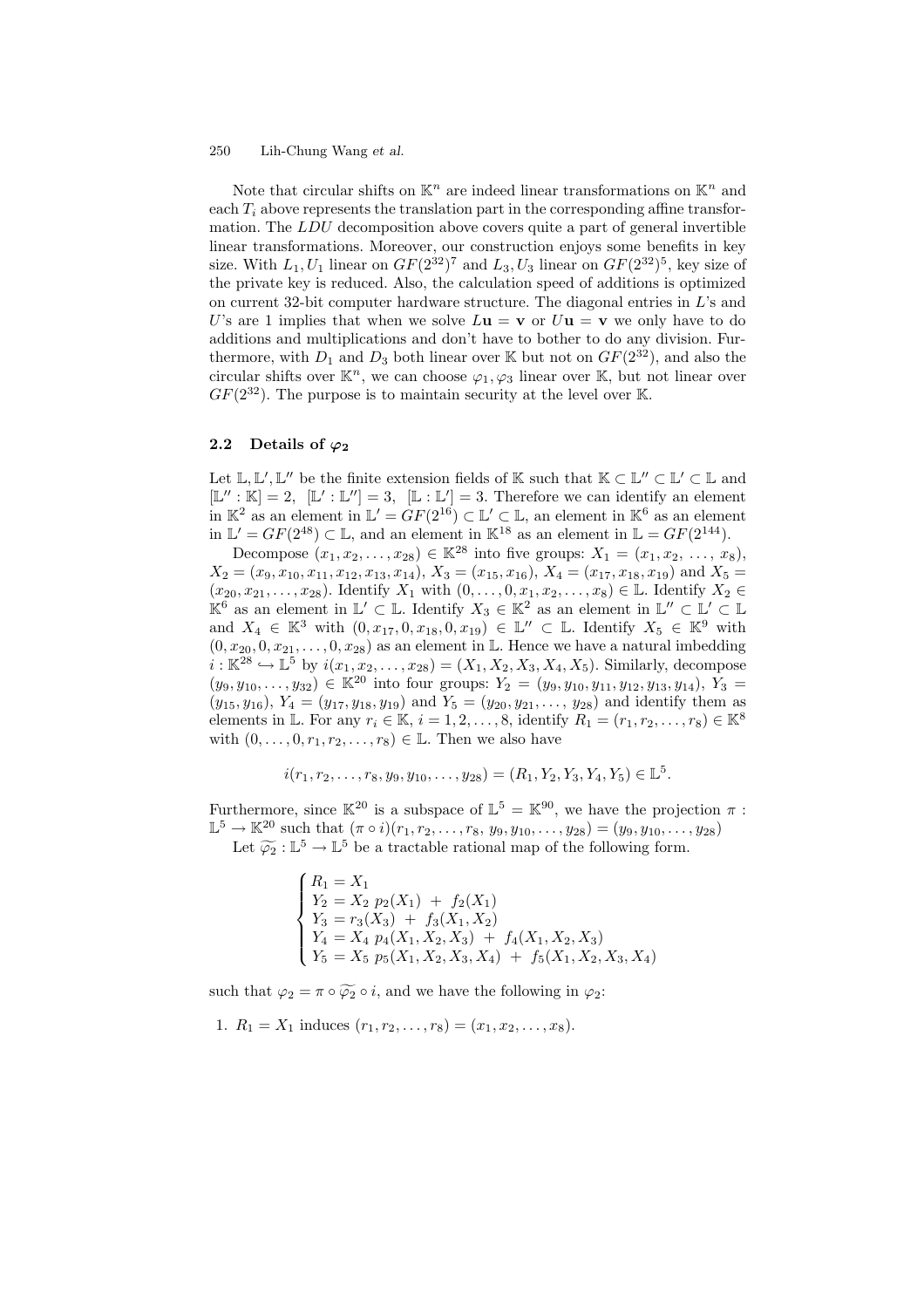2.  $Y_2 = X_2 p_2(X_1) + f_2(X_1)$  induces

$$
\begin{pmatrix} y_9 \\ y_{10} \\ \vdots \\ y_{14} \end{pmatrix} = \begin{pmatrix} x_9 \\ x_{10} \\ \vdots \\ x_{14} \end{pmatrix} *_{6} \begin{pmatrix} x_1 \\ x_2 \\ \vdots \\ x_6 \end{pmatrix} + \begin{pmatrix} c_1 x_1 x_2 \\ c_2 x_2 x_3 \\ \vdots \\ c_6 x_6 x_7 \end{pmatrix} + \begin{pmatrix} c_7 x_3 \\ c_8 x_4 \\ \vdots \\ c_1 x_8 \end{pmatrix}
$$

where  $c_i$ 's are constant parameters of user's choice and  $\mathbf{u} *_{n} \mathbf{v}$  denotes first identifying  $\mathbf{u}, \mathbf{v} \in \mathbb{K}^n$  in the extension field with degree n then carrying out the multiplication there. For details see Appendix.

3.  $Y_3 = r_3(X_3) + f_3(X_1, X_2)$  induces

$$
\begin{pmatrix} y_{15} \\ y_{16} \end{pmatrix} = \begin{pmatrix} x_{15} \\ x_{16} \end{pmatrix}^2 + \begin{pmatrix} c_{13}x_1x_2 + c_{14}x_3x_4 + \dots + c_{19}x_{13}x_{14} \\ c_{20}x_{14}x_1 + c_{21}x_2x_3 + \dots + c_{26}x_{12}x_{13} \end{pmatrix} + \begin{pmatrix} c_{27}x_1 \\ c_{28}x_2 \end{pmatrix}
$$

where  $\left(\frac{x_{15}}{x_{16}}\right)^2$  =  $\left(\begin{array}{c} x_{15} \\ x_{16} \end{array}\right)*2$  $\begin{pmatrix} x_{15} \\ x_{16} \end{pmatrix}$  and  $c_i$ 's are constant parameters of user's choice.

4.  $Y_4 = X_4 p_4(X_1, X_2, X_3) + f_4(X_1, X_2, X_3)$  induces

$$
\begin{pmatrix} y_{17} \\ y_{18} \\ y_{19} \end{pmatrix} = \begin{pmatrix} x_{17} \\ x_{18} \\ x_{19} \end{pmatrix} *_{3} \begin{pmatrix} x_{8} \\ x_{9} + x_{11} + x_{12} \\ x_{13} + x_{15} + x_{16} \end{pmatrix} + \begin{pmatrix} c_{29}x_{4}x_{16} \\ c_{30}x_{5}x_{10} \\ c_{31}x_{15}x_{16} \end{pmatrix} + \begin{pmatrix} c_{32}x_{9} \\ c_{33}x_{10} \\ c_{34}x_{11} \end{pmatrix}
$$

where  $c_i$ 's are constant parameters of user's choice.

5.  $Y_5 = X_5 \ p_5(X_1, X_2, X_3, X_4) + f_5(X_1, X_2, X_3, X_4)$  induces

$$
\begin{pmatrix} y_{20} \\ y_{21} \\ \vdots \\ y_{28} \end{pmatrix} = \begin{pmatrix} x_{20} \\ x_{21} \\ \vdots \\ x_{28} \end{pmatrix} *_{9} \begin{pmatrix} x_{1} \\ x_{2} + x_{6} + x_{11} \\ x_{3} + x_{7} + x_{12} \\ x_{4} + x_{8} + x_{13} \\ x_{5} + x_{9} + x_{14} \\ x_{10} + x_{14} + x_{16} \\ x_{11} + x_{15} + x_{17} \\ x_{12} + x_{16} + x_{18} \\ x_{13} + x_{17} + x_{19} \end{pmatrix} + \begin{pmatrix} c_{35}x_{18}x_{19} \\ c_{36}x_{17}x_{13} \\ c_{37}x_{16}x_{14} \\ c_{38}x_{12}x_{13} \\ c_{40}x_{19}x_{12} \\ c_{41}x_{18}x_{10} \\ c_{42}x_{12}x_{6} \\ c_{43}x_{31}x_{5} \end{pmatrix} + \begin{pmatrix} c_{44}x_{1} \\ c_{45}x_{2} \\ \vdots \\ c_{52}x_{9} \end{pmatrix}
$$

where  $c_i$ 's are constant parameters of user's choice.

The reason why the formulas in the above assignments represents a permutation polynomial  $r_3$  and polynomials  $p_2$ ,  $f_2$ ,  $f_3$ ,  $p_4$ ,  $f_4$ ,  $p_5$ ,  $f_5$  is as follows.

1. We identify  $X_3 = (x_{15}, x_{16})$  as an element in  $\mathbb{L}'' = GF(2^{16})$  which is of characteristic 2. For any finite field of characteristic  $2, X \mapsto X^2$  is an automorphism. Hence let  $r_3(X) = X^2$ , then  $r_3$  is an automorphism on  $\mathbb{L}^n$ , hence a permutation polynomial. And  $\begin{pmatrix} x_{15} \\ x_{16} \end{pmatrix} \mapsto$  $\left(\frac{x_{15}}{x_{16}}\right)^2$  surely represents  $r_3$ .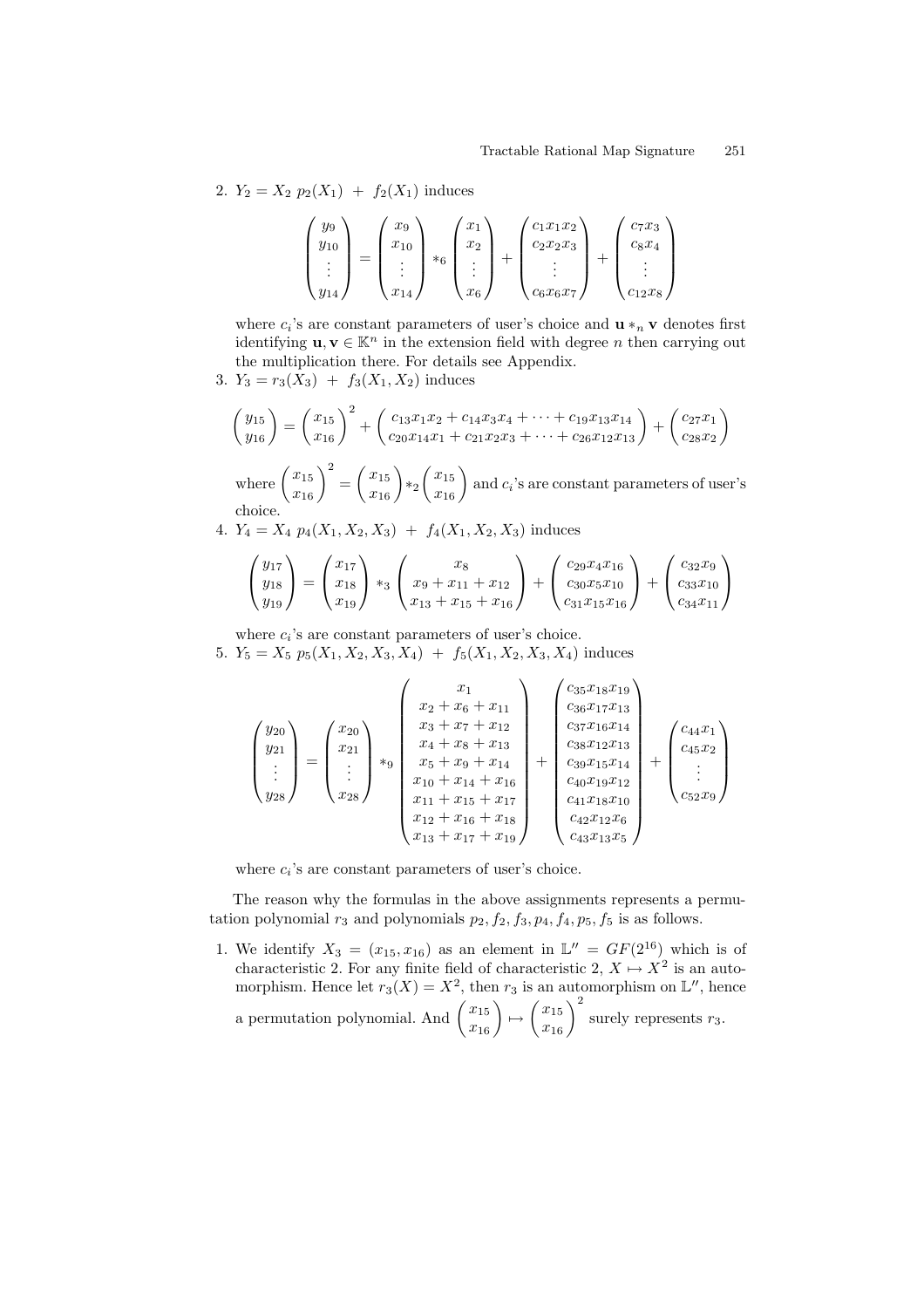2. For polynomials  $p_2$ ,  $f_2$ ,  $f_3$ ,  $p_4$ ,  $f_4$ ,  $p_5$ ,  $f_5$ , simply notice that on a finite field, any map is a polynomial map. See [36] for details. For example, we show the case of  $p_2$  for illustration. Consider a map  $P$  on  $\mathbb L$  as follows

$$
\mathcal{P}(X_1) = \left\{ \begin{pmatrix} 0 \\ \vdots \\ 0 \\ 0 \\ 0 \\ x_1 \\ x_2 \\ x_3 \\ x_4 \\ x_5 \\ x_6 \\ x_7 \\ x_8 \end{pmatrix} \text{ if } X_1 = \begin{pmatrix} 0 \\ \vdots \\ 0 \\ x_1 \\ x_2 \\ x_3 \\ x_4 \\ x_5 \\ x_6 \\ x_7 \\ x_8 \end{pmatrix} \text{ , }
$$
  

$$
\overrightarrow{P}(X_1) = \begin{pmatrix} 0 \\ \vdots \\ 0 \\ x_1 \\ x_2 \\ x_4 \\ x_5 \\ x_6 \\ x_7 \\ x_8 \end{pmatrix} \text{ , }
$$

Simply let  $p_2$  to be the polynomial representation for  $\mathcal{P}$ .

It is worth to mention the following.

- 1. For theoretical purpose we showed above that  $\varphi_2$  is viewed as  $\pi \circ \widetilde{\varphi_2} \circ i$  where  $\widetilde{\varphi}_2 : \mathbb{L}^5 \to \mathbb{L}^5$  is a tractable rational map with polynomials  $p_2$ ,  $f_2$ ,  $f_3$ ,  $p_4$ ,  $f_4$ ,  $p_5$ ,  $f_5$  possibly very complicated. Computationally, we actually follow the other way around. That is,  $\varphi_2$  is a computationally efficient representation for  $\widetilde{\varphi_2}$  when restricted to the subspace  $i(\mathbb{K}^{28})$ . We get benefits on calculation speed due the following. The second assignment in  $\varphi_2$  can be carried out in the subfield  $GF(2^{48})$  instead of in  $\mathbb{L} = \tilde{GF}(2^{144})$ . For details see appendix. Similarly, the third assignment in  $\varphi_2$  can be carried out in  $\mathbb{L}'' = GF(2^{16})$ instead of in  $\mathbb{L} = GF(2^{144})$ . Both these contribute on calculation speed.
- 2. It is easily seen that our  $\varphi_2$  representation is quadratic in  $x_i$ 's. Since  $\varphi_1, \varphi_3$ are affine maps, the public key is 20 general quadratic polynomials in 28 variables without constant terms.

#### 2.3 Information on keys

As shown above,  $\varphi_1 = S_1 \circ T_1 \circ L_1 \circ D_1 \circ U_1$ ,  $\varphi_3 = T_3 \circ L_3 \circ D_3 \circ U_3 \circ S_3$ , and there are 52 parameters  $c_1, c_2, \ldots, c_{52}$  for the private key user to choose in  $\varphi_2$ . Therefore the size for private key is  $[0+28+4(1+2+3+4+5+6)+28+4(6+$  $[5+4+3+2+1]$  +  $[20+4(1+2+3+4)+20+4(4+3+2+1)+0]$  +  $52 = 396$ Bytes. However,  $T_3$  in  $\varphi_3$  is not chosen but determined. Hence it is to choose 376 nonzero elements in K to generate the private key.

Also, since the public key is 20 general quadratic polynomials in 28 variables without constant terms, its size is  $20 \cdot (\frac{28 \cdot 29}{8})$  $\frac{2}{2}$  +28) = 8680 bytes. In general, there are two ways to generate the public keys. One way is the method of undetermined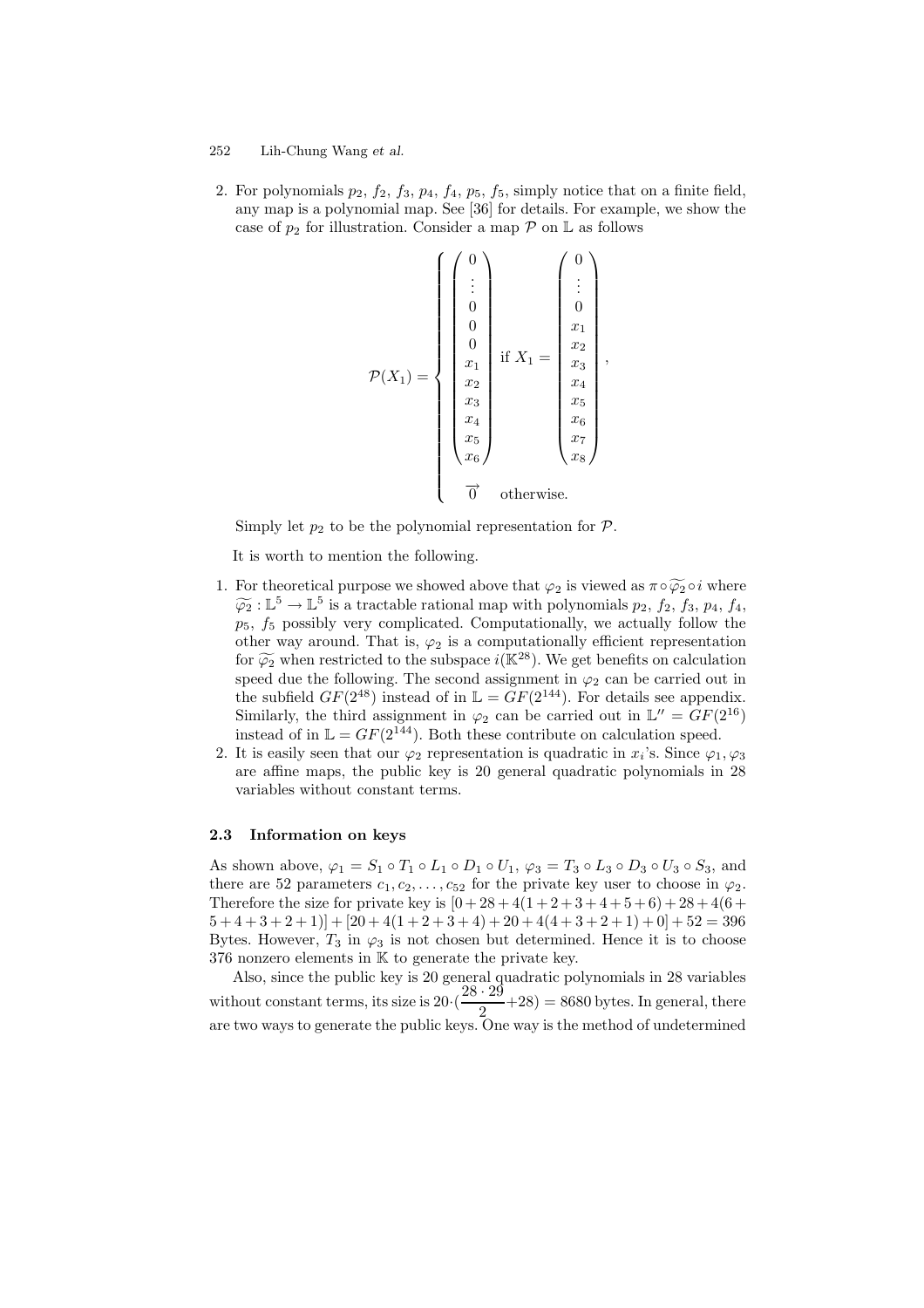coefficients, the other one is to make the composition by direct computation. Both have many optimized variants. Our major concern is on the structure of TRMS, therefore we did not put much effort in the optimization of the key generation.

# 3 Performance

Test Platform: CPU: P4 2.4GHz; RAM: 1024MB; OS: Linux + gcc 3.3; ARG: gcc -O3 -march=pentium4 -fomit-frame-pointer

|             | Signature Public Private |                 |        |           |           | Kev                                      |
|-------------|--------------------------|-----------------|--------|-----------|-----------|------------------------------------------|
| Scheme Name | size                     |                 |        |           |           | Key Size Key Size Sign Verify Generation |
|             | (byte)                   | $(\text{byte})$ | (bvte) | $(\mu s)$ | $(\mu s)$ | $\cos$                                   |
| TTS(20.28)  | 28                       | 8680            | 1399   |           | 20        | $2.2\,$                                  |
| TRMS(20,28) | 28                       | 8680            | 396    | 4.8       | 20        | ၊ ၇                                      |

Table: NESSIE signature report, TTS and TRMS tested as above Unit:  $\left\{ \frac{\text{Signature/key size:Bytes}}{\text{Sign/Morify/Kour Component}} \right\}$ 

Sign/Verify/Key Generation: cycles/invocation

| Scheme Name Signature |      | Public                 | Private                  | Sign        | Verify | Key        |
|-----------------------|------|------------------------|--------------------------|-------------|--------|------------|
|                       | size |                        | Key Size Key Size        |             |        | Generation |
| <b>ECDSA</b>          | 48   | 48                     | 24                       | 1971K 5415K |        | 1758K      |
| ESgin                 | 144  | 145                    | 96                       | 4434K       | 936K   | 269M       |
| <b>RSA-PSS</b>        | 128  | 128                    | 320                      | 82M         | 1587K  | 3206M      |
| $SFLASH_{n2}$         | 37   | $\approx 15\mathrm{K}$ | $\overline{\approx}$ 28K | 5106K       | 765K   | 2929M      |
| SQARTZ                | 16   | $\approx 71K$          | $\approx 4K$             | 6261M       | 144K   | 3167M      |
| <b>ACESign</b>        | 425  | 620                    | 748                      | 26M         | 20M    | 9645M      |
| TTS(20,28)            | 28   | $\approx 8.7$ K        | $\approx 1.4\mathrm{K}$  | 16.8K       | 48K    | $5.28M$    |
| TRMS(20,28)           | 28   | $\approx 8.7K$         | 396                      | 11.4K       | 48K    | 2.67M      |

# 4 Analysis and Comparison

### 4.1 Security Analysis

For brevity, we fix the following notations for our TRMS example:

- $m = 20$  denotes the dimension of the hash space.
- $n = 28$  denotes the dimension of the signature space.
- $q = 2^8$  denotes the size of the base field  $GF(256)$ .

There are several known attacks for multivariate cryptosystems.

Rank Attack: Goubin and Courtois shows that the MinRank attack for Triangular-Plus-Minus systems. Yang and Chen generalized the idea to Rank attack for multivariate systems in [38]. The complexity of the Rank attack is about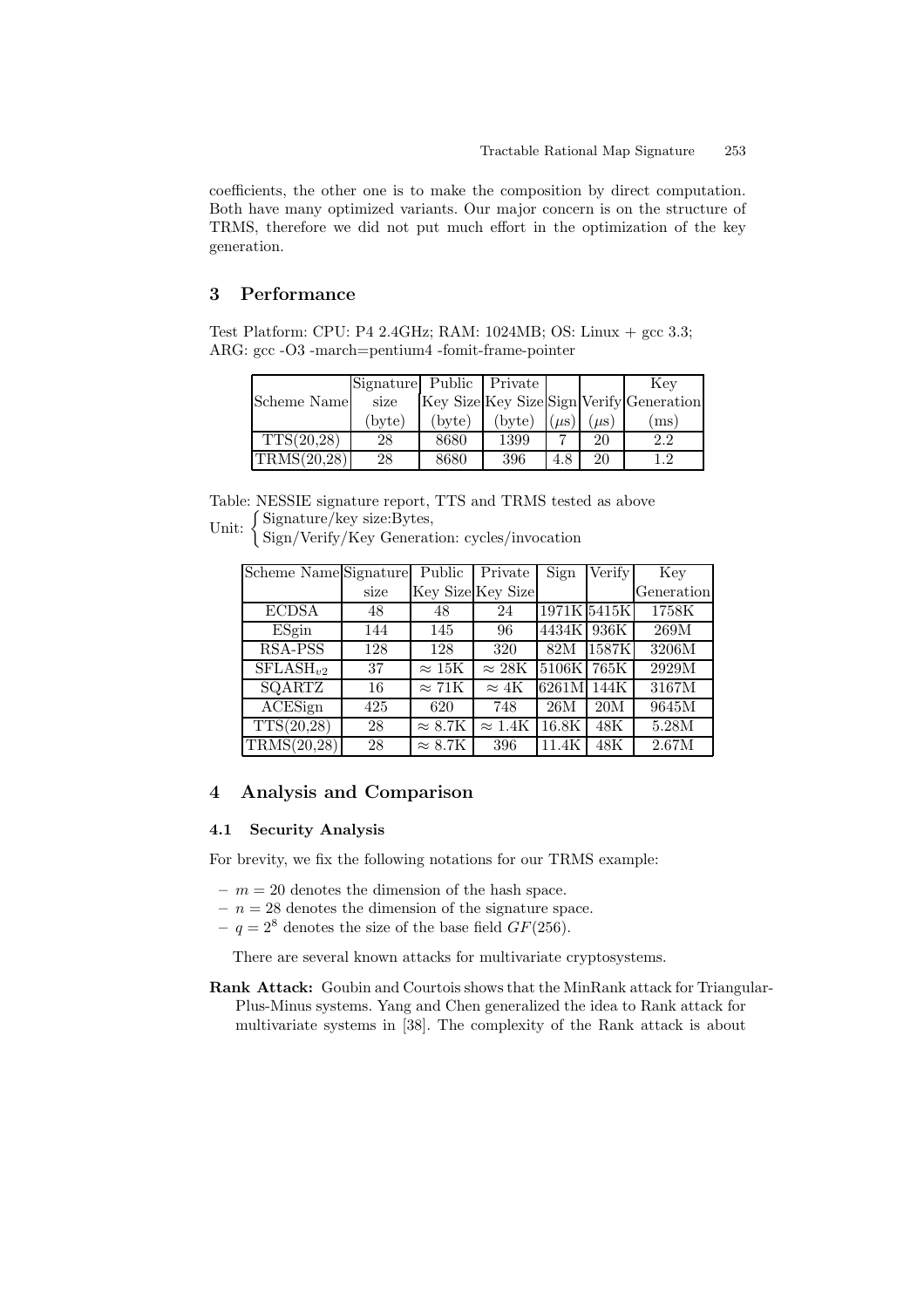$q^r \cdot \frac{(m^2(\frac{n}{2} - \frac{m}{6}) + mn^2)}{l}$  $\frac{k}{k}$  multiplications, where k is the number of linear combinations of the components of  $\varphi_2$  which reach the minimal rank r. The minimal rank for our example is at least  $12$ , and  $k$  is 6. Therefore the complexity is about 2 <sup>107</sup> multiplications or 2 <sup>101</sup> 3DES units (1 unit of 3DES  $\approx 2^6$  multiplications).

Dual Rank Attack: Coppersmith et al first ([6]) used the Dual Rank attack against multivariate scheme of Shamir; Yang and Chen to generalize this attack to all tame-like multivariate systems in [38]. The complexity of the

Dual Rank attack is about  $q^u(un^2 + \frac{n^3}{6})$  $\frac{1}{6}$ ) multiplications where u is the minimal number of appearances in  $\varphi_2$  for any variable  $x_i$ . When  $u = 9$  for our sample scheme, the complexity is about  $2^{86}$  multiplications or  $2^{80}$  3DES units.

- Unbalanced Oil and Vinegar Attack: As in [38], Let an "oil-set" be any set of independent variables  $x_i$ , such that any of their cross-products never appears in any equation in  $\varphi_2$ . Suppose the maximum size of an oil set is k, then then we may determine in time  $k^4q^{n-2k-1}$  the "vinegar" and the "oil" subspaces. After that, several possible techniques may be used to find a solution. If case  $k = 9$ , so the time taken to identify the vinegar and oil subspaces is about  $2^{86}$  multiplications, or  $2^{80}$  3DES units.
- Patarin Relations Attack for  $C^*$  family: In  $\varphi_2$  of our TRMS example, there is no Patarin relation, which means the attack for  $C^*$  family is not feasible for our system.
- Affine Parts Distillation Geiselmann et al. in [19, 20] pointed out the possibility that if the middle portion of any multivariate system is homogeneous of degree two, then it is possible to find the constant parts of both affine mappings easily. The  $\varphi_2$  in our TRMS example is not homogeneous.
- XL Family and Gröbner Bases: Courtois et al proposed the XL method for solving overdetermined quadratic system (which can be viewed as a refinement of the relinearization method by Kipnis-Shamir, [24]) and its variant FXL in  $[11]$ . Faugère  $([15, 16])$  have been improving algorithms for computing Gröbner Bases, and the current state-of-the art variant is  $\mathbf{F}_5$ , which was used as the critical equation solver in breaking the HFE challenge 1 ([17]). The consensus of current research  $([1-3, 13, 39, 41])$  is that Gröbner/XL-like equation solvers on generic equations are exponential in the number of variables. The best variant will be  $FF_5$  if  $O(n^{2+\epsilon})$  timing can be achieved, and FXL otherwise. The time complexity for the two methods on a system with  $m = 20$  equations will be respectively  $2^{74}$  and  $2^{76}$  3DES units, still better than RSA-1024 (see [29]). If  $m = 24$ , then we would get  $2^{80}$  and  $2^{81}$ respectively.

Remark: The speed estimates on nongeneric equations are still being debated, but the converse to Moh's lemma was proved in [39], which shows that it is likely that all Gröbner/XL-like equation solvers will run into trouble if the dimension of the projective solution set at infinity (denoted dim  $H_{\infty}$ ) is non-zero. It is not very easy to benefit from this, however, because the UOV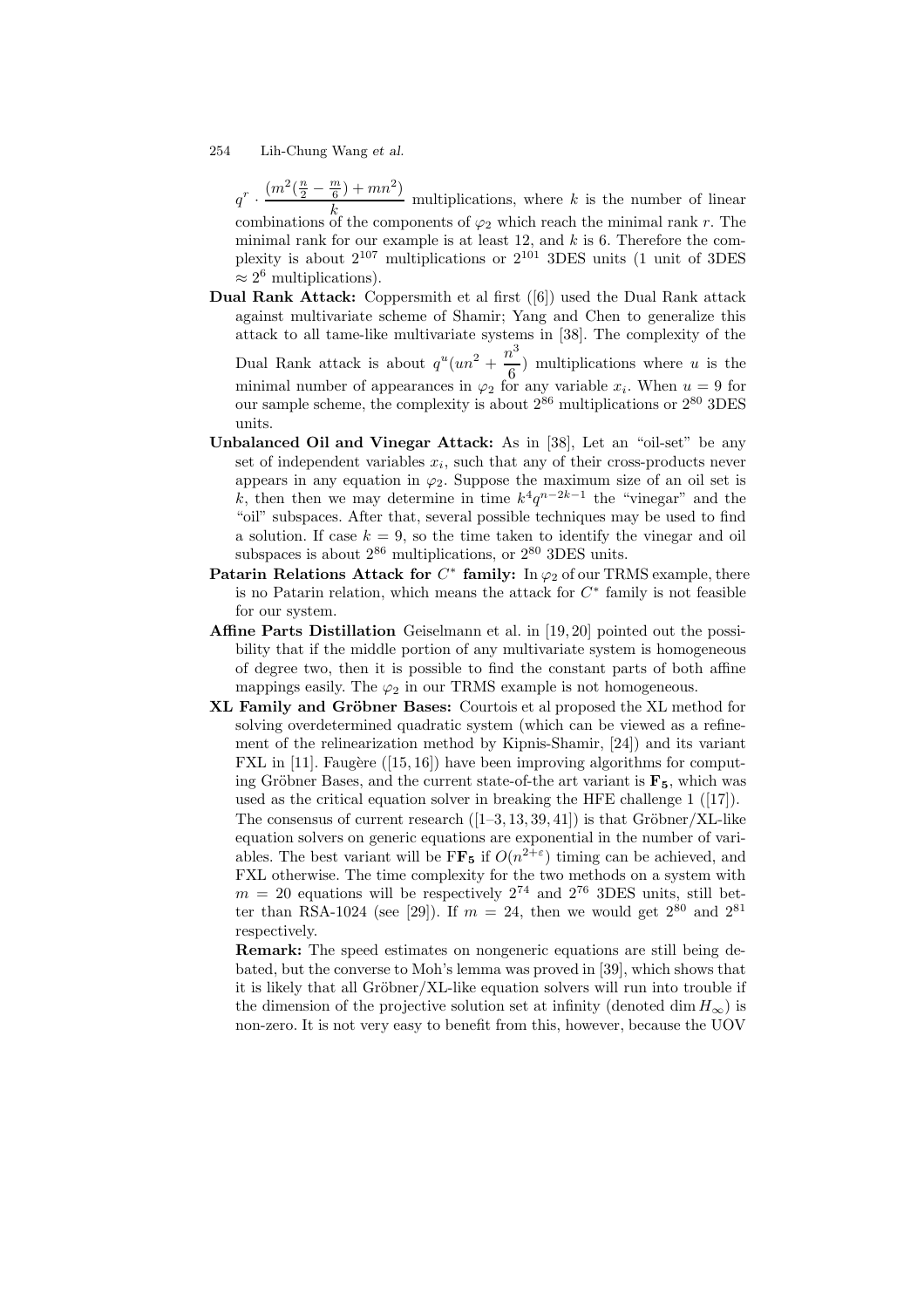attack means that the last stage of our sample TRMS scheme or something similar cannot be too large, and the dual rank attack dictates that it cannot be too small! Thus for  $m = 20$ , we cannot benefit dim  $H_{\infty} > 0$ , because the last stage is forced to be 9 variables. For larger TRMS schemes, say  $m = 28$ upwards, we can start to do better with optimal selection of parameters.

- Finding Minus and Vinegar Variables: These are very specialized methods designed against what is generally called "Big-Field" multivariate schemes such as  $C^{*--}$ . They do not work against tame-like multivariates with nonconstant central parts.
- Patarin's IP approach: Patarin et al proposed an attack method for fixed middle map schemes in [31, 32]. Since there are variable parameters in the middle map, the IP attack is not applicable.
- Search Methods: Courtois et al proposed some search methods at PKC 2002 in [7]. However, they are mainly designed for small finite fields, and we may follow the computations of  $[4]$  to find a complexity of  $2^{120}$  3DES units.

#### 4.2 Comparison to Enhanced-TTS

The structure of the latest version of TTS, Enhanced-TTS is as follows. Fix a finite field K. Choose three natural numbers  $m, n, k$  such that  $m < n$  and  $k < n-m$ . Let  $\varphi_1, \varphi_3$  are invertible affine maps on  $\mathbb{K}^n$  and  $\mathbb{K}^m$  respectively. Let  $\varphi_2 : \mathbb{K}^n \to \mathbb{K}^m$  be of the following form. (Below  $f_i$ 's are all quadratic and  $y = (y_{n-m+1}, \ldots, y_n).$ 

$$
\begin{cases}\n r_1 = x_1 \\
 r_2 = x_2 \\
 \vdots \\
 r_{n-m} = x_{n-m} \\
 y_{n-m+1} \\
 y_{n-k-j} \\
 \vdots \\
 y_{n-k} = x_{n-k} + f_{n-k}(x_1, x_2, \ldots, x_{n-k-1}) \\
 y_{n-k+2} \\
 \vdots \\
 y_{n-k} = x_{n-k} + f_{n-k}(x_1, x_2, \ldots, x_{n-k-1}) \\
 \vdots \\
 y_{n-k+2} \\
 \vdots \\
 y_n\n \end{cases}\n \begin{cases}\n r_1 = x_1 \\
 m_1 = x_2 \\
 r_2 = x_{n-k} + f_{n-k-1} \\
 r_1 = x_{n-k-1} + f_{n-k-1} \\
 r_2 = x_{n-k} + f_{n-k}(x_1, x_2, \ldots, x_{n-k-1}) \\
 \vdots \\
 r_1 = x_{n-k+2} \\
 r_2 = x_{n-k+2} \\
 \vdots \\
 r_n = x_{n-k+2} \\
 r_1 = x_{n-k+2} \\
 \vdots \\
 r_n = x_{n-k+2} \\
 r_1 = x_{n-k+2} \\
 r_2 = x_{n-k+2} \\
 r_1 = x_{n-k+2} \\
 r_2 = x_{n-k+2} \\
 r_1 = x_{n-k+2} \\
 r_2 = x_{n-k+2} \\
 r_2 = x_{n-k+2} \\
 r_2 = x_{n-k+2} \\
 r_2 = x_{n-k+2} \\
 r_2 = x_{n-k+2} \\
 r_2 = x_{n-k+2} \\
 r_2 = x_{n-k+2} \\
 r_2 = x_{n-k+2} \\
 r_2 = x_{n-k+2} \\
 r_2 = x_{n-k+2} \\
 r_2 = x_{n-k+2} \\
 r_2 = x_{n-k+2} \\
 r_2 = x_{n-k+2} \\
 r_2 = x_{n-k+2} \\
 r_2 = x_{n-k+2} \\
 r_2 = x_{n-k+2} \\
 r_2 = x_{n-k+2} \\
 r_2 = x_{n-k+2} \\
 r_2 = x_{n-k+2} \\
 r_2 = x_{n-k+2} \\
 r_2 = x_{n-k+2} \\
 r_2 = x_{n-k+2} \\
 r_2 = x_{n-k+2} \\
 r_2 = x_{n-k+2} \\
 r_2 = x_{n-k+2} \\
 r_2 = x_{n-k+2} \\
 r_2 = x_{n-k+2} \\
 r_2 = x_{n-k+2} \\
 r_2 = x_{n-k+2} \\
 r_2 = x_{n-k+2} \\
 r_2 = x_{n
$$

The verification map V can be decomposed as  $\mathbf{w} \in \mathbb{K}^n \stackrel{\varphi_1}{\mapsto} \mathbf{x} \stackrel{\varphi_2}{\mapsto} \mathbf{y} \stackrel{\varphi_3}{\mapsto} \mathbf{z} \in \mathbb{K}^m$ . That is,  $V = \varphi_3 \circ \varphi_2 \circ \varphi_1$ , where  $\mathbf{x} = \varphi_1(\mathbf{w}) = M_1\mathbf{w} + \mathbf{c}_1$ ,  $\mathbf{z} = \varphi_3(\mathbf{y}) = M_3\mathbf{y} + \mathbf{c}_3$ and  $(r_1, r_2, \ldots, r_{n-m}, \mathbf{y}) = \varphi_2(\mathbf{x}).$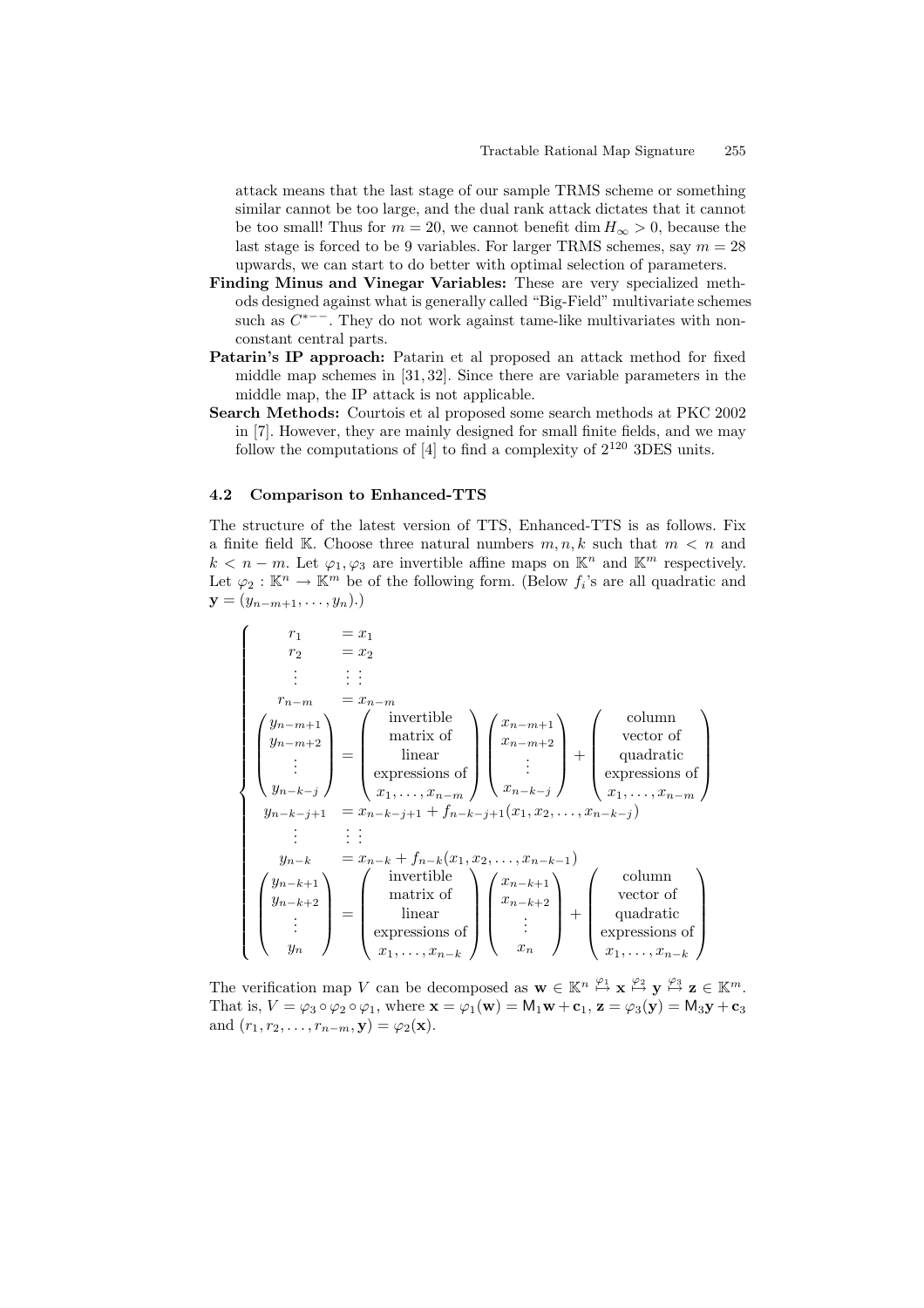To sign a message, Enhanced-TTS needs to solve two systems of equations for finding one inverse image point of the middle map. There is about  $1/25$ chance of redoing the signing procedure for the implement in [38]. However, our TRMS example has constant signing time, since the non-zero element in a field is always invertible.

Regarding to signing time, TRMS is better than TTS. One reason is that TRMS utilizes special field extension structure to reduce the computation time for  $\varphi_2^{-1}$ , the details is in the Appendix, while TTS only uses the common method of Gaussian elimination. Another reason is that during computation of the affine transformations  $\varphi_1, \varphi_3$ , part of it is also carried out in a larger field, which will benefit the computation, too. We like to point out that there are a lot of ways to construct  $\varphi_1, \varphi_3$ . One reason for us to use the LU-decomposition is that it has advantages when implemented on smart cards.

The main external differences between TRMS(20,28) and Enhanced-TTS(20,28) can be tabulated as follows.

- 1. The private key size for TTS is 1.4KB, while for TRMS it is 396 bytes.
- 2. Regarding to signing time, TRMS is better than TTS.
- 3. TTS has at most 7% chance of redoing the signing procedure while the signing time for TRMS is constant.

# 5 Appendix: Implement of Field Extension

Firstly,  $GF(2) = \{(0)_2, (1)_2\}$ , where  $(\cdot)_2$  means the binary representation. Then  $t^2 + t + (1)_2$  is irreducible over  $GF(2)$ . Let  $GF(4) = GF(2)[t]/(t^2 + t + (1)_2)$ and  $(ab)_2$  denote the equivalent class of  $at + b$ . Then we have the following multiplication table.

|                                        |  | $ (00)_2 (01)_2 (10)_2 (11)_2 $ |
|----------------------------------------|--|---------------------------------|
| $ (00)_2 (00)_2 (00)_2 (00)_2 (00)_2 $ |  |                                 |
| $ (01)_2 (00)_2 (01)_2 (10)_2 (11)_2 $ |  |                                 |
| $ (10)_2 (00)_2 (10)_2 (11)_2 (01)_2 $ |  |                                 |
| $ (11)_2 (00)_2 (11)_2 (01)_2 (10)_2 $ |  |                                 |

Similarly, we have  $t^2 + t + (10)_2$  is irreducible over  $GF(4)$ . Let  $GF(16) =$  $GF(4)[t]/(t^2+t+(10)_2)$  and  $(abcd)_2$  denote the equivalent class of  $(ab)_2t+(cd)_2$ . Then we can construct a multiplication table of size  $16 \times 16$ .

Similarly, we have  $t^2 + t + (1000)_2$  is irreducible over  $GF(16)$ . Let  $GF(256) =$  $GF(16)[t]/(t^2+t+(1000)_2)$  and  $(abcdefgh)_2$  denote the equivalent class of  $(abcd)_{2}t+(efgh)_{2}$ . Then we can construct a multiplication table of size  $256\times256$ .

Similarly, we have  $t^2 + t + (1000,0000)_2$  is irreducible over  $GF(256)$ . Let  $\alpha_1 = (1000, 0000)_2$ . Let  $GF(2^{16}) = GF(256)[t_1]/(t_1^2 + t_1 + \alpha_1)$ . However, we do not construct the multiplication table of  $GF(2^{16})$ . For  $a, b, c, d \in GF(256)$ ,  $(at_1 + b)(ct_1 + d) = act_1^2 + (ad + bc)t_1 + bd = ac(t_1 + \alpha_1) + (ad + bc)t_1 + bd =$  $[(a + b)(c + d) + bd]t_1 + [ac\alpha_1 + bd].$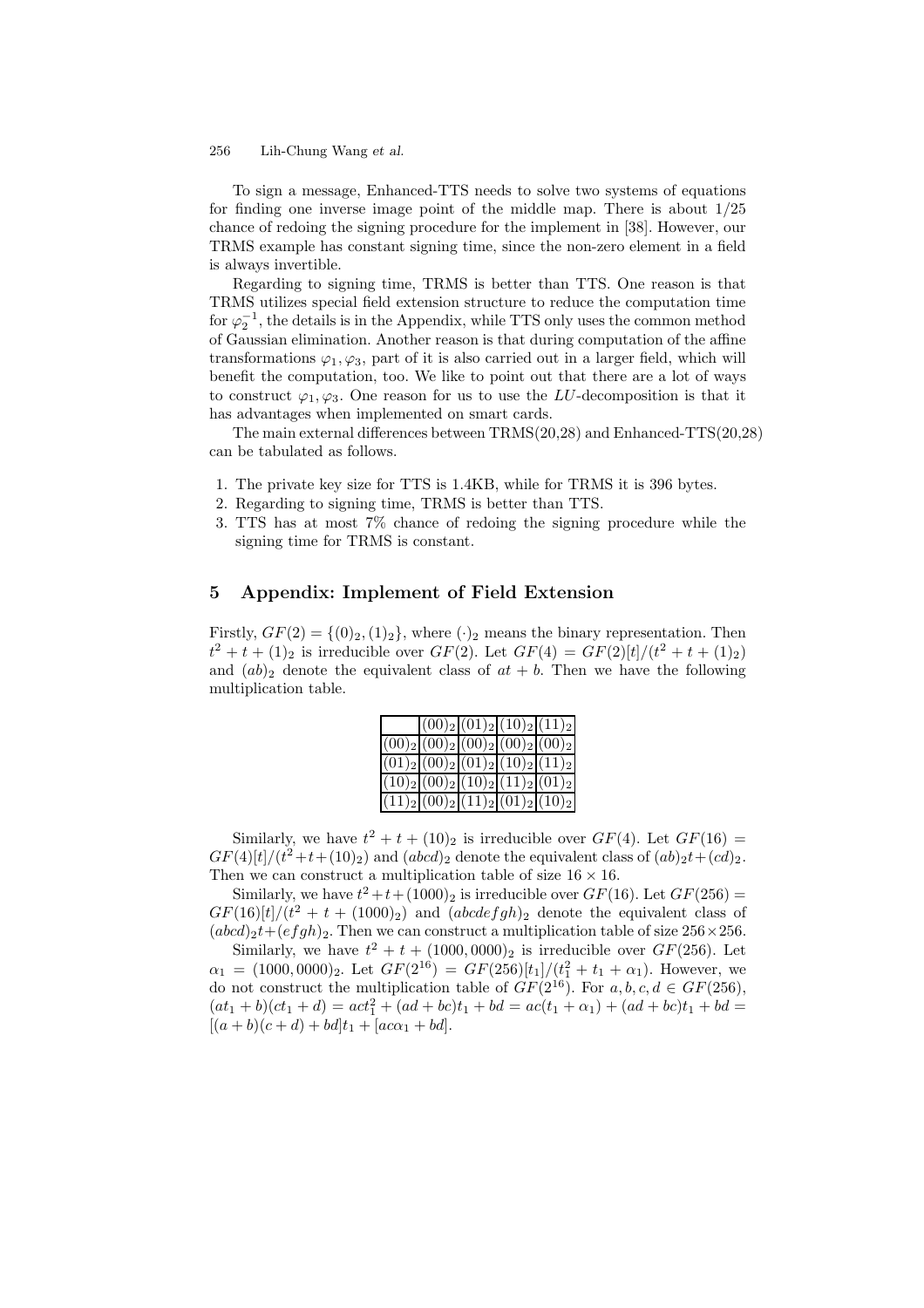Similarly, we have  $t^2+t+(1000,0000,0000,0000)_2$  is irreducible over  $GF(2^{16})$ . Let  $\alpha_2 = (1000, 0000, 0000, 0000)_2$ . Let  $GF(2^{32}) = GF(2^{16})[t_2]/(t_2^2 + t_2 + \alpha_2)$ . For  $A, B, C, D \in GF(2^{16}), (At_2 + B)(Ct_2 + D) = [(A + B)(C + D) + BD]t_2 +$  $[AC\alpha_2 + BD].$ 

Note that we now have a recursive definition for  $GF((2^8)^{(2^i)})$ . With a proper choice of  $\alpha_i$ , we let  $GF((2^8)^{(2^i)}) = GF((2^8)^{(2^{i-1})})[t_i]/(t_i^2 + t_i + \alpha_i)$ . For  $a, b, c, d \in$  $GF((2^8)^{(2^{i-1})}),$ 

$$
(at_i + b)(ct_i + d) = [(a + b)(c + d) + bd]t_i + [ac\alpha_i + bd]
$$

where the addition is the bitwise XOR and the multiplication of expressions of  $a, b, c, d$  and  $\alpha_i$  are done in  $GF((2^8)^{(2^{i-1})}).$ 

To find the inverse of  $at_i + b$ , first we let  $(at_i + b)(At_i + B) = 1$ , that is,  $(aA + aB + Ab)t_i + aA\alpha_i + bB = 1$  or, in vector form, by considering  $\{t_i, 1\}$ as a basis,  $\begin{pmatrix} a+b & a \\ a & b \end{pmatrix}$  $a\alpha_i$  b  $\bigwedge A$ B  $\overline{ }$ =  $\sqrt{0}$ 1 ). Hence  $\begin{pmatrix} A \\ D \end{pmatrix}$ B  $\overline{ }$ =  $\int a + b a$  $a\alpha_i$  b  $\bigg\{-\frac{1}{1} \, \bigg| \, 0$ 1  $\overline{ }$ =  $(ab + b^2 + a^2\alpha_i)^{-1} \begin{pmatrix} b & a \\ a & b \end{pmatrix}$  $a\alpha_i$   $a + b$  $\bigwedge$   $\bigwedge$ 1 Ý  $=(ab+b^2+a^2\alpha_i)^{-1}\left(\begin{array}{c}a\\a\end{array}\right)$  $a + b$ Í. . Therefore  $(at_i + b)^{-1} = (at_i + a + b)(ab + b^2 + a^2\alpha_i)^{-1}.$ 

Here we give an example of field extension of degree 12 to illustrate how we can accelerate the computation of large field. We let  $\mathbb{K} = GF(2^8)$  and  $\mathbb{L}, \mathbb{L}', \mathbb{L}''$ be the finite extension fields of K such that  $K \subset \mathbb{L}'' \subset \mathbb{L}' \subset \mathbb{L}$  and  $[\mathbb{L}'' : \mathbb{K}] = 2$ ,  $[L': L''] = 2$ ,  $[L': L'] = 3$ . Therefore  $L' = GF(2^{16})$ ,  $L' = GF(2^{32}) \subset L$ , and  $\mathbb{L} = GF(2^{96})$  and we need to discuss the field extension of degree 3 below.

Since 
$$
t^3 + t + 1
$$
 is irreducible over  $GF(2^{32})[t]$ , we can identify  $GF(2^{96})$  with  
\n $GF(2^{32})[t]/(t^3 + t + 1)$ . If we use  $\begin{pmatrix} a \\ b \\ c \end{pmatrix}$  to represent  $at^2 + bt + c$ , then  
\n
$$
\begin{pmatrix} a \\ b \\ c \end{pmatrix} *_{12} \begin{pmatrix} x_1 \\ x_2 \\ x_3 \end{pmatrix} = \begin{pmatrix} (a+c) & b & a \\ (a+b) & (a+c) & b \\ b & a & c \end{pmatrix} \begin{pmatrix} x_1 \\ x_2 \\ x_3 \end{pmatrix}
$$

where  $*_12$  denotes the multiplication in  $\mathbb L$  and the right hand side is just the usual matrix multiplication. In signing a message, we need to solve  $ax = y$  for  $\bf{x}$  in  $\mathbb{L}$ . That is, to solve

$$
\begin{pmatrix}\n(a+c) & b & a \\
(a+b) & (a+c) & b \\
b & a & c\n\end{pmatrix}\n\begin{pmatrix}\nx_1 \\
x_2 \\
x_3\n\end{pmatrix} =\n\begin{pmatrix}\ny_1 \\
y_2 \\
y_3\n\end{pmatrix}
$$

for  $x_1, x_2, x_3$ . Therefore, we have

$$
\begin{pmatrix} x_1 \\ x_2 \\ x_3 \end{pmatrix} = \frac{1}{\triangle} \begin{bmatrix} \mathbf{adj} \begin{pmatrix} (a+c) & b & a \\ (a+b) & (a+c) & b \\ b & a & c \end{pmatrix} \end{bmatrix} \begin{pmatrix} y_1 \\ y_2 \\ y_3 \end{pmatrix} .
$$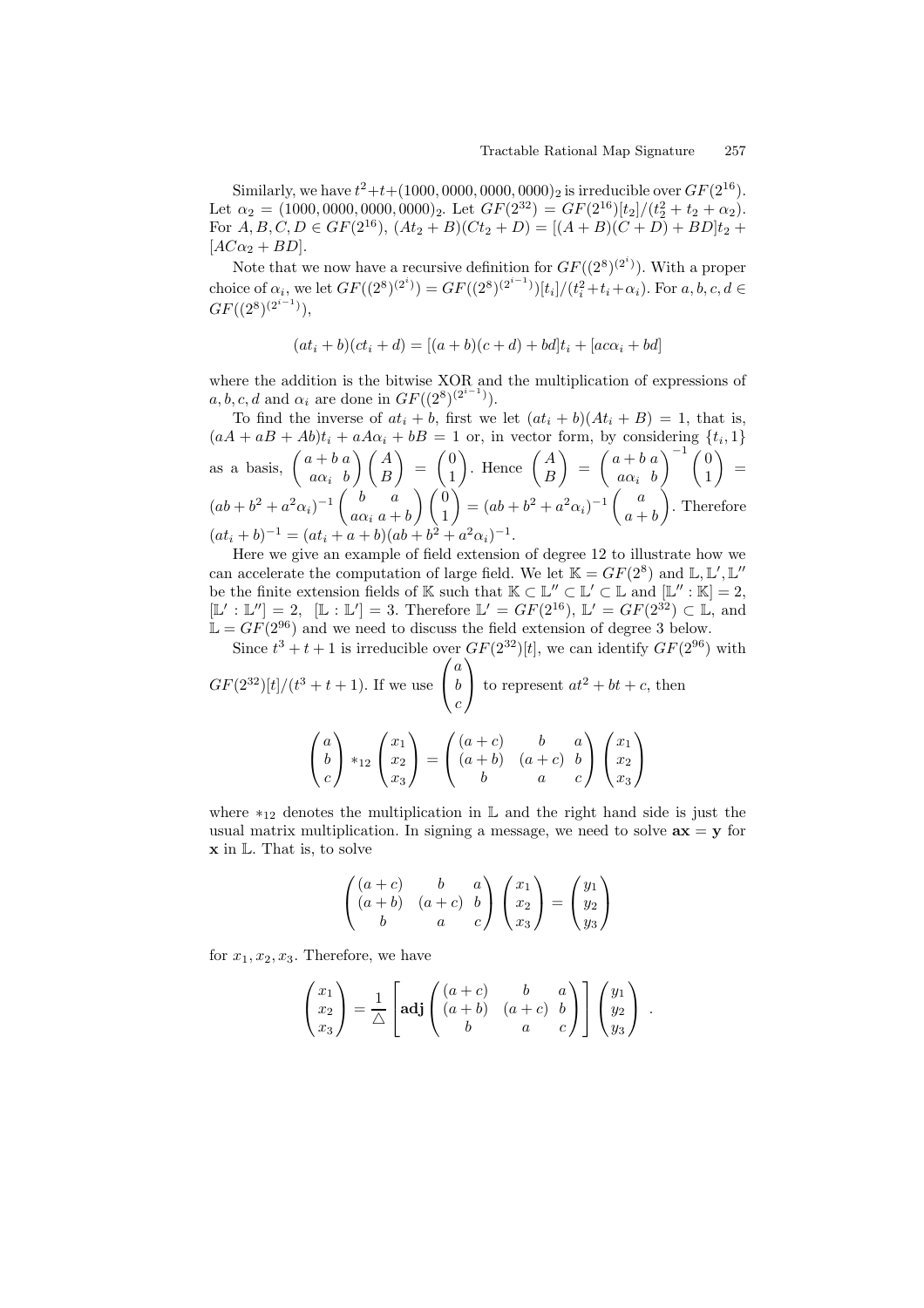Write out **adj** 
$$
\begin{pmatrix} (a+c) & b & a \\ (a+b) & (a+c) & b \\ b & a & c \end{pmatrix}
$$
 as  $\begin{pmatrix} A_{11} A_{12} A_{13} \\ A_{21} A_{22} A_{23} \\ A_{31} A_{32} A_{33} \end{pmatrix}$ , then  
\n
$$
A_{31} = A_{12} = A_{23} = a^2 + bc
$$
\n
$$
A_{11} = A_{22} = a(b+c) + c^2
$$
\n
$$
A_{32} = A_{13} = ac + (a+b)^2
$$
\n
$$
A_{21} = A_{31} + A_{13}
$$
\n
$$
A_{33} = A_{22} + A_{32}
$$
\n
$$
\triangle = aA_{31} + bA_{32} + cA_{33}
$$

According to the calculation above, to solve  $ax = y$ , we need 21 multiplications and one inverse operation in  $GF(2^{32})$ , which is roughly 342 multiplications in K. Comparing to TTS, doing the Gaussian elimination for two  $9 \times 9$  matrices, it takes at least about  $2 \times 9^3/3 \approx 500$  multiplications in K.

Note: There will be a extended version at IACR eprint archive.

# References

- 1. G. Ars and J.-C. Faugère, Comparison of XL and Gröbner Bases Algorithms over Finite Fields, preprint. Will appear as one half of an article at Asiacrypt 2004 and LNCS.
- 2. M. Bardet, J.-C. Faugère, and B. Salvy, Complexity of Gröbner Basis Computations for Regular Overdetermined Systems, INRIA Rapport de Recherche No. 5049; a slightly modified preprint is accepted by the International Conference on Polynomial System Solving.
- 3. M. Bardet, J.-C. Faugère, B. Salvy, and B.-Y. Yang, Asymptotic Complexity of Gröbner Basis Algorithms for Semi-regular Overdetermined Systems over Large Fields, manuscript in preparation.
- 4. J.-M. Chen and B.-Y. Yang, Tame Transformations Signatures With Topsy-Turvy Hashes, proc. IWAP 2002, Taipei.
- 5. J.-M. Chen and B.-Y. Yang, A More Secure and Efficacious TTS Scheme, ICISC 2003, LNCS v. 2971, pp. 320-338; full version at eprint.iacr.org/2003/160.
- 6. D. Coppersmith, J. Stern, and S. Vaudenay, Attacks on the Birational Permutation Signature Schemes, Crypto 1993, LNCS v. 773, pp. 435–443.
- 7. N. Courtois, L. Goubin, W. Meier, and J. Tacier, Solving Underdefined Systems of Multivariate Quadratic Equations, PKC 2002, LNCS v. 2274, pp. 211-227
- 8. N. Courtois, Generic Attacks and the Security of Quartz, PKC 2003, LNCS v. 2567, pp. 351-364.
- 9. N. Courtois, Algebraic Attacks over  $GF(2<sup>k</sup>)$ , Cryptanalysis of HFE Challenge 2 and  $SFLASH^{v2}$ , accepted for PKC 2004.
- 10. N. Courtois, A. Klimov, J. Patarin, and A. Shamir, Efficient Algorithms for Solving Overdefined Systems of Multivariate Polynomial Equations, EUROCRYPT 2000, LNCS v. 1807, pp. 392-407.
- 11. N. Courtois and J. Patarin, About the XL Algorithms over GF(2), CT-RSA 2003, LNCS v. 2612, pp. 141-157.
- 12. N. Courtois, L. Goubin, and J. Patarin,  $SFLASH^{v3}$ , a Fast Asymmetric Signature Scheme, preprint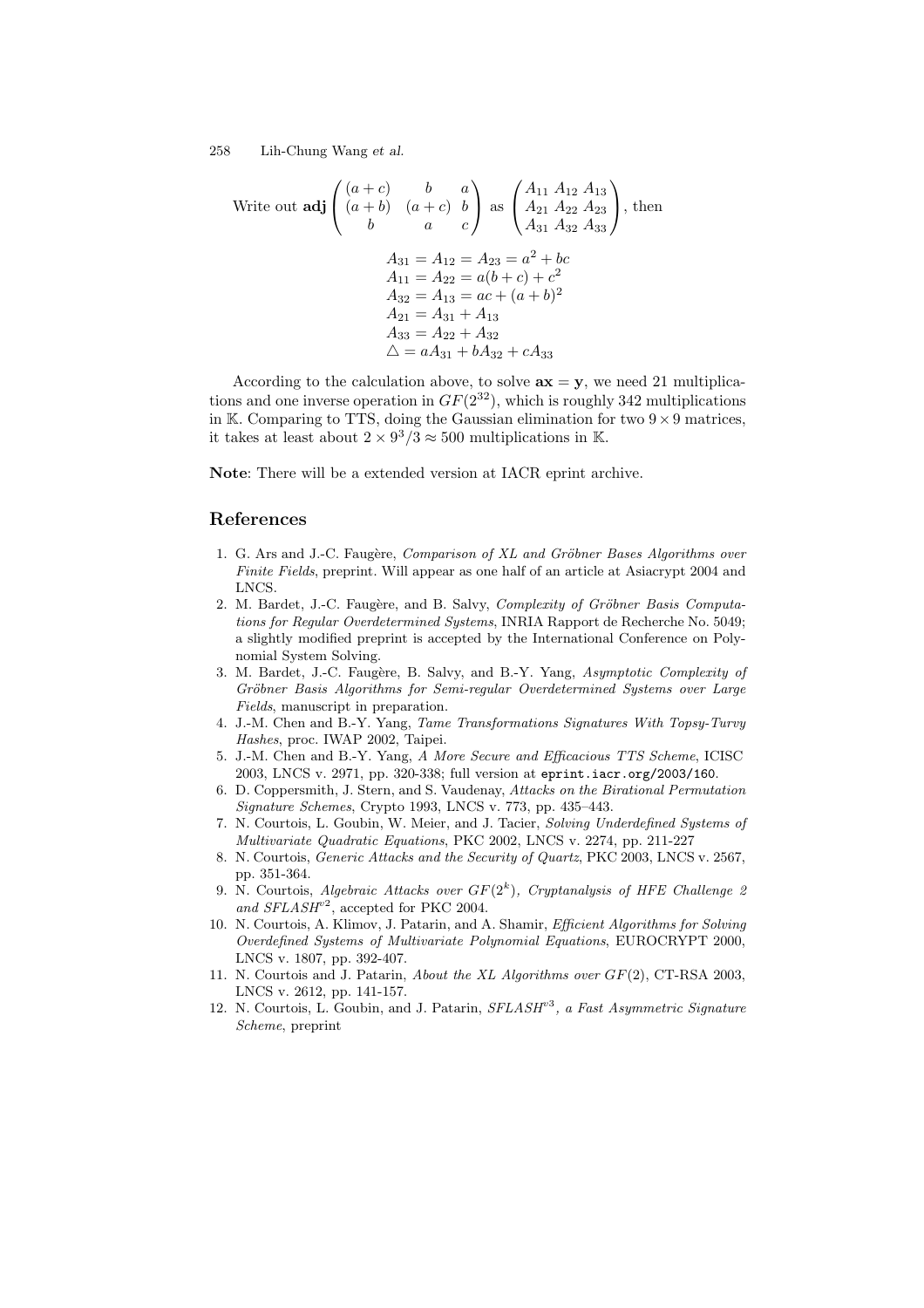- 13. C. Diem, The XL-algorithm and a Conjecture from Commutative Algebra, preprint (to appear Asiacrypt 2004 and LNCS) and private communication.
- 14. W. Diffie and M. Hellman, New Directions in Cryptography, IEEE Trans. Info. Theory, vol. IT-22, no. 6, pp. 644-654.
- 15. J.-C. Faugére, A New Efficient Algorithm for Computing Gröbner Bases  $(F_4)$ , Journal of Pure and Applied Algebra, 139 (1999), pp. 61–88.
- 16. J.-C. Faugère, A New Efficient Algorithm for Computing Gröbner Bases without Reduction to Zero (F5), Proc. ISSAC 2002, pp. 75-83, ACM Press 2002.
- 17. J.-C. Faugère and A. Joux, Algebraic Cryptanalysis of Hidden Field Equations (HFE) Cryptosystems Using Gröbner Bases, Crypto 2003, LNCS v. 2729, pp. 44-60.
- 18. M. Garey and D. Johnson, Computers and Intractability, A Guide to the Theory of NP-completeness, 1979, p. 251.
- 19. W. Geiselmann, R. Steinwandt, and T. Beth, Attacking the Affine Parts of SFLASH, 8th International IMA Conference on Cryptography and Coding, LNCS v. 2260, pp. 355-359.
- 20. W. Geiselmann, R. Steinwandt, and T. Beth, Revealing the 441 Key Bits of SFLASH<sup>v2</sup>, Third NESSIE Workshop, 2002.
- 21. L. Goubin and N. Courtois, Cryptanalysis of the TTM cryptosystem, Asiacrypt 2000, LNCS v. 1976, pp. 44-57.
- 22. A. Kipnis and A. Shamir, Cryptanalysis of the Oil and Vinegar Signature Scheme, Crypto'98, LNCS v. 1462, pp. 257-266
- 23. A. Kipnis, J. Patarin, and L. Goubin, Unbalanced Oil and Vinegar Sigature Schemes, Crypto'99, LNCS v. 1592, pp. 206-222
- 24. A. Kipnis and A. Shamir, Cryptanalysis of the HFE Public Key Cryptosystem by Relinearization, Crypto'99, LNCS v. 1666, pp. 19-30
- 25. T. Matsumoto and H. Imai, Public Quadratic Polynomial-Tuples for Efficient Signature-Verification and Message-Encryption, EUROCRYPT'88, LNCS v. 330, pp. 419-453.
- 26. T. Moh, A Public Key System with Signature and Master Key Functions, Communications in Algebra, 27 (1999), pp. 2207-2222.
- 27. T. Moh and J. -M. Chen, On the Goubin-Courtois Attack on TTM, published electronically by Cryptology ePrint Archive (2001/072).
- 28. New European Schemes for Signatures, Integrity, and Encryption, project homepage at http://www.cryptonessie.org.
- 29. Performance of Optimized Implementations of the NESSIE primitives, version 2.0 http://www.cryptonessie.org.
- 30. J. Patarin, Cryptanalysis of the Matsumoto and Imai Public Key Scheme of Eurocrypt'88, Crypto'95, LNCS v. 963, pp. 248-261.
- 31. J. Patarin, Hidden Fields Equations (HFE) and Isomorphisms of Polynomials (IP) Two New Families of Asymmetric Algorithms, EUROCRYPT'96, LNCS v. 1070, pp. 33-48.
- 32. J. Patarin, L. Goubin, N. Courtois, Improved Algorithm for Isomorphisms of Polynomials, EUROCRYPT'98, LNCS v. 1403, pp. 184-200.
- 33. J. Patarin, N. Courtois, and L. Goubin, QUARTZ, 128-Bit Long Digital Signatures, CT-RSA 2001, LNCS v. 2020, pp. 282-297. Updated version available at http://www.cryptonessie.org.
- 34. J. Patarin, N. Courtois, and L. Goubin, FLASH, a Fast Multivariate Signature Algorithm, CT-RSA 2001, LNCS v. 2020, pp. 298-307. Updated version available at http://www.cryptonessie.org.